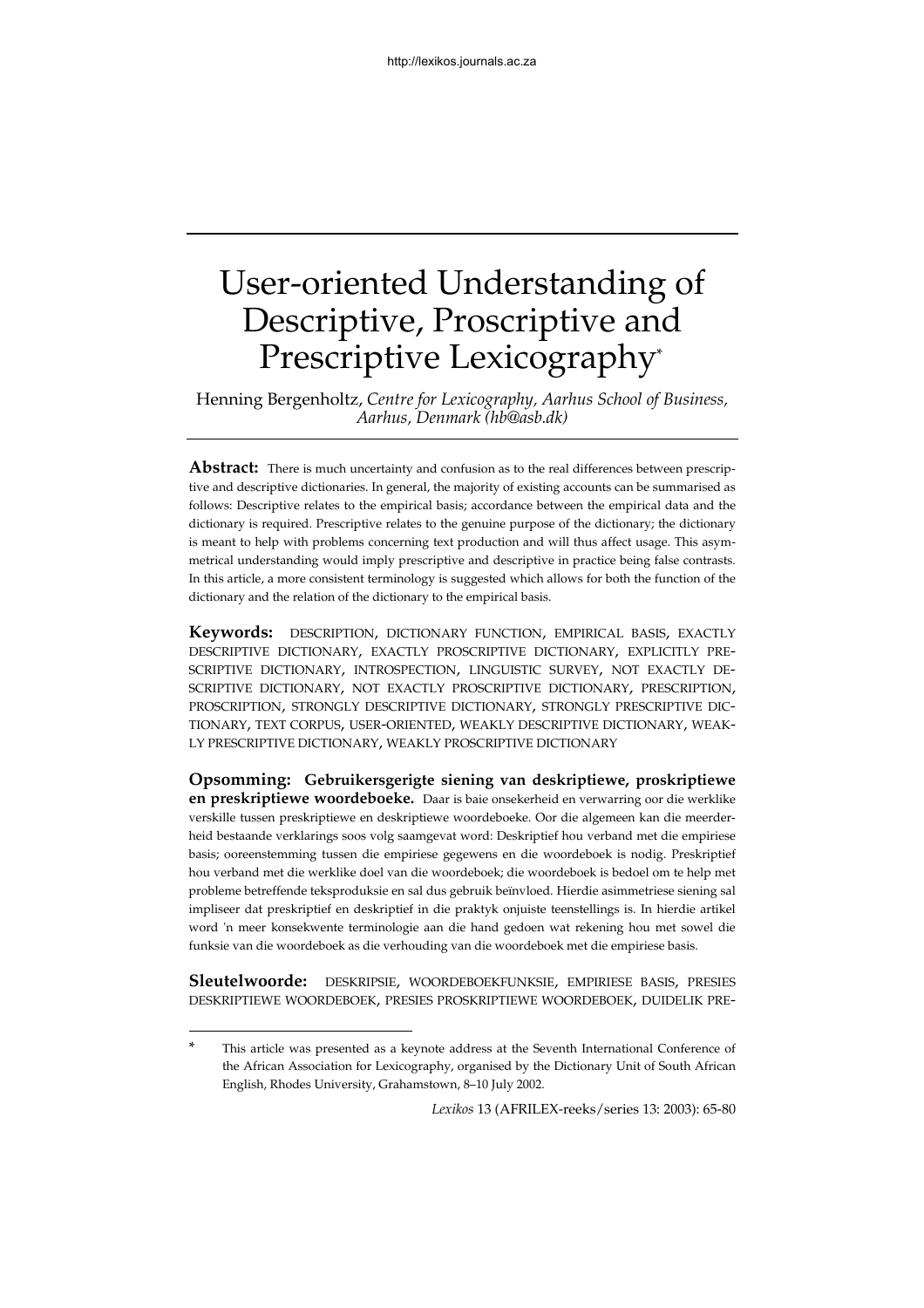SKRIPTIEWE WOORDEBOEK, INTROSPEKSIE, LINGUISTIESE ONDERSOEK, NIE-PRESIES DESKRIPTIEWE WOORDEBOEK, NIE-PRESIES PROSKRIPTIEWE WOORDEBOEK, PRESKRIP-SIE, PROSKRIPSIE, STERK DESKRIPTIEWE WOORDEBOEK, STERK PRESKRIPTIEWE WOOR-DEBOEK, TEKSKORPUS, GEBRUIKERSGERIG, SWAK DESKRIPTIEWE WOORDEBOEK, SWAK PRESKRIPTIEWE WOORDEBOEK, SWAK PROSKRIPTIEWE WOORDEBOEK

#### **1. Selection**

When you explain something to a layman, it is necessary to make some shortcuts or simplifications. So the following situation is no exception:

- **Peter** (a 12 year old boy)**:** What do you do when you write a dictionary? Of course you write it, but how do you find the words for your dictionary and how do you find the information about these words?
- **Dr. Claes** (a lexicographer working on a large monolingual dictionary)**:** There are, as you know, many words in the language, more than you can include in one dictionary. And you can say very much about each word. If you want to, you can write a whole book about one word. It has, by the way, been done several times already. But I want to make just one book with many words. I do it as follows: First I select the words to be explained in the dictionary. Then I explain the meaning of these words. I also want to show how the words are used. It can be done by examples containing the described word, either short examples with a few words or complete sentences.
- **Peter:** I see. But where do you get all these words, meanings and examples from? And how do you select the right words and explanations? I mean, if you have many more words than you want in your dictionary. And if you have many more meanings and examples. How do you decide what to exclude from or to include in the dictionary? Do you have it all in your head before you start working?
- **Dr. Claes:** Of course I have a lot of knowledge about all the words. That is what a lexicographer has to know. But he can't know everything. Therefore he makes investigations and undertakes searches to find out which words are used and how they are used. Nowadays you have a lot of texts in your computer and you have computer programs to help you. You can produce lists with words or with examples, and the computer can help you find out what kind of meanings and uses of the word are most common.
- **Peter:** I see. Isn't that very exhausting and also quite difficult? If you have more words and meanings in your head or in your computer than you want to include the dictionary, how can you be sure that you make the right choice? To me it looks like visiting my aunt. She always makes wonder-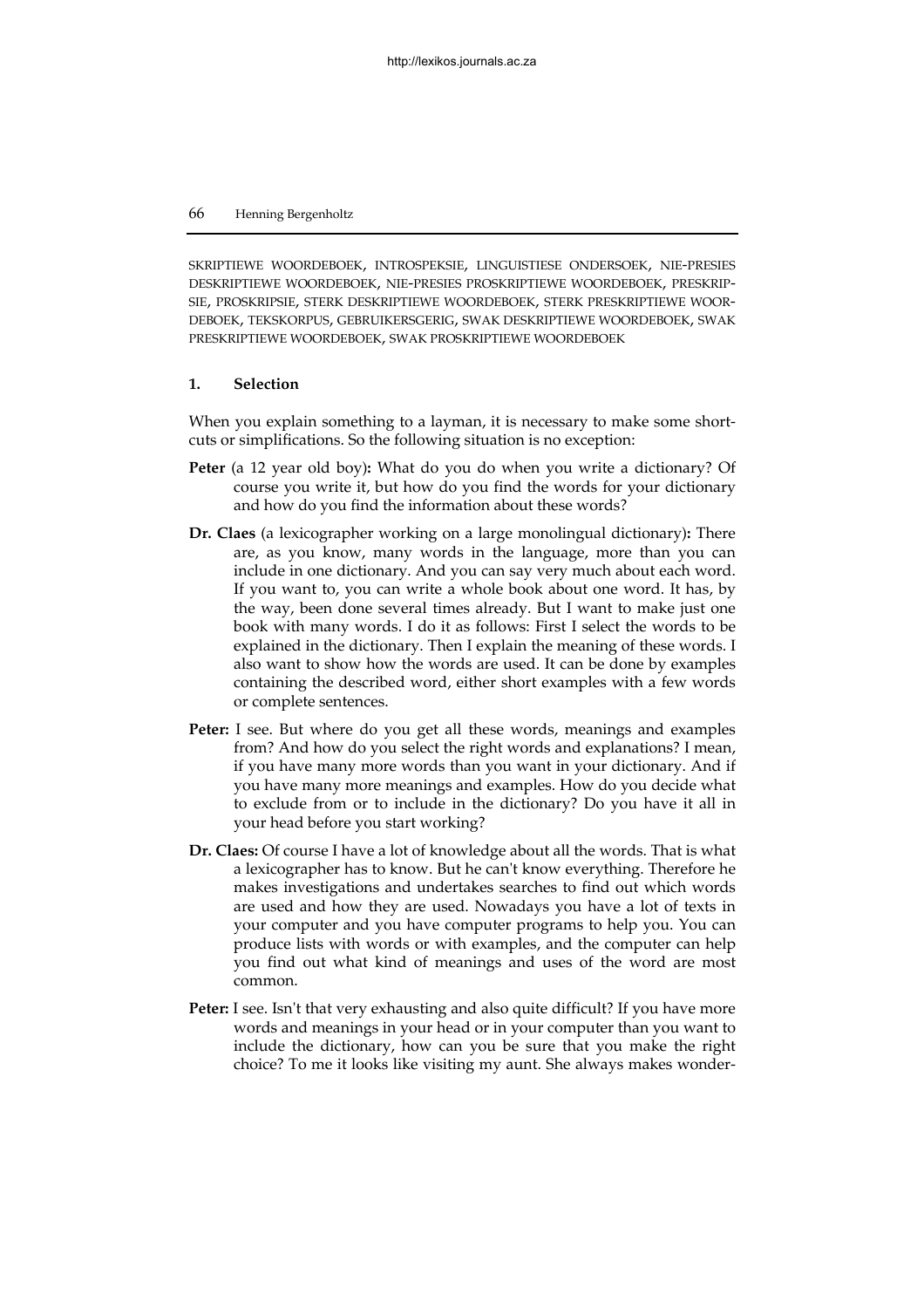ful cakes, but I am not allowed to take more than one. But perhaps it makes enough sense, because if I were allowed to eat all the cakes, I might get a very painful stomach-ache.

In my opinion, Peter has understood one of the main problems in lexicography. What is the best or the most convenient empirical basis for a certain lexicographical project? And what methods can be chosen in the different selection processes (lemma selection, selection of the main orthographical variant, selection of the grammatical variant, selection of collocations, etc.)? In many ways the lexicographer has the same problem as the boy who wants to eat all the cakes. You might say your problem is bigger because the boy did not bake the cakes himself and did not make the choice himself between baking this or another kind of cake. If you do not have a certain type of text in your text corpus (if you do have a corpus as empirical basis), you will of course not have examples of this specific kind in your dictionary (Bergenholtz and Mugdan 1989). You could then say the dictionary is not correctly descriptive, or you could also say it is prescriptive.

# **2. Dictionary functions**

It makes no sense however to discuss description contra prescription, before we take a look at what Tarp (2000) calls "the heart of lexicography". The heart of lexicography is the understanding that a dictionary is a tool. And like every tool it has certain functions. A lot of tools have more than one function; they are, like most dictionaries, polyfunctional. The sum of all functions of a given dictionary is called the genuine purpose of the dictionary (Bergenholtz and Tarp 2002). Modern functional lexicographical theory can briefly be described by the following thesis<sup>1</sup>:

Lexicography is a discipline in its own right; that means e.g. that lexicography is not a linguistic discipline and not applied lexicology either. On the other hand, specialised lexicography, with its synonym terminography, is part of the discipline lexicography.

Of course, we need linguistic knowledge for a lot of dictionary types, but in the same way we need knowledge about molecular biology preparing an English-Spanish biotechnological dictionary and knowledge about music preparing a monolingual music dictionary.

The object of lexicography is dictionaries. That means the object is not the language, but those tools developed by mankind for certain purposes.

Discussing dictionary functions, you need in the first place to consider the following topics: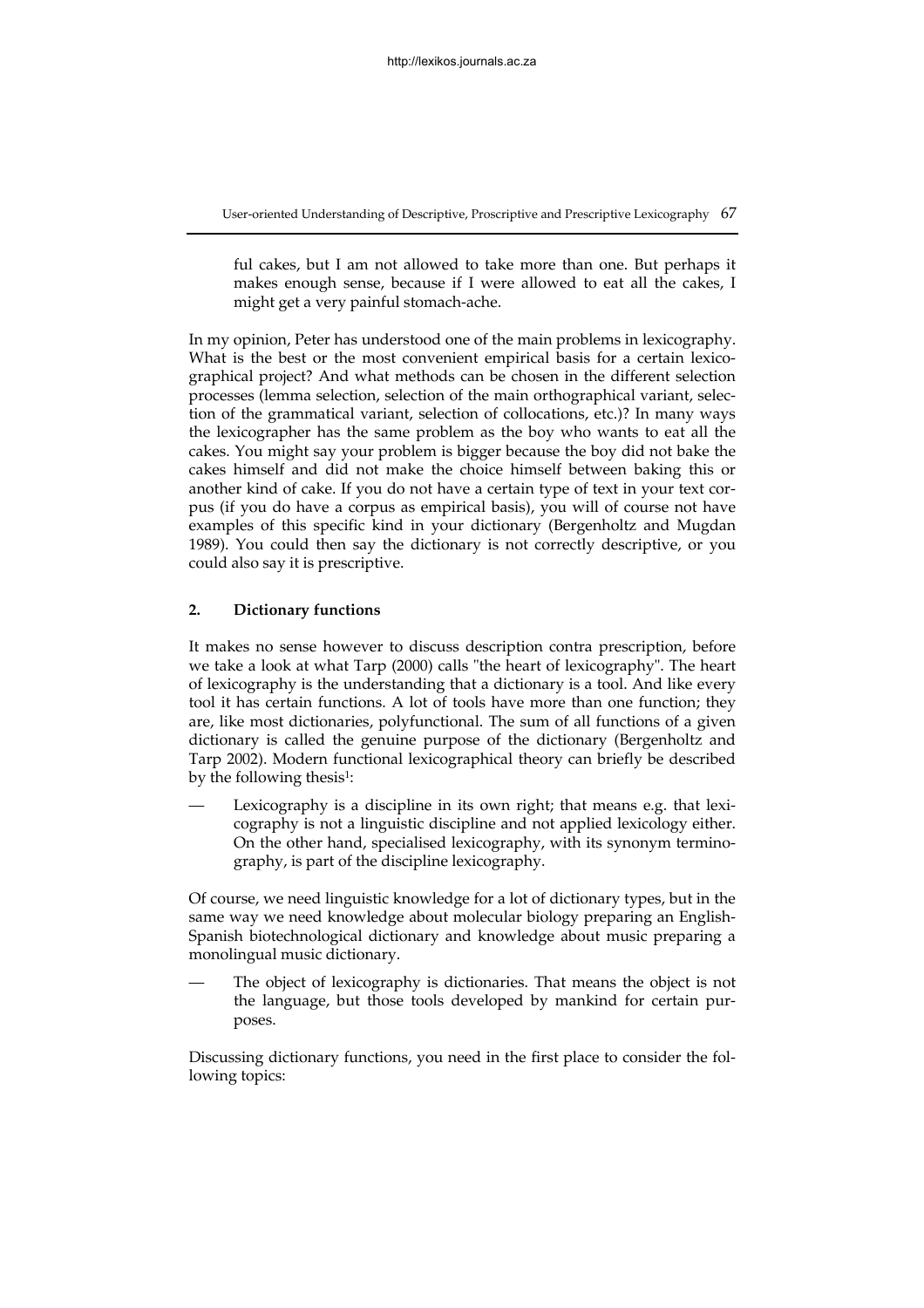- different types of user situations where the consultation of dictionaries can offer help,
- different types of users distinguished in terms of native language, knowledge of language, general knowledge, specialized knowledge, etc., and
- different types of problems relevant to certain user types in certain types of user situations.

The most important division of functions is one between communication-oriented and knowledge-oriented functions. Through communication-oriented functions the dictionary is a tool helping to solve problems in an ongoing communication. Through knowledge-oriented functions the dictionary is a tool helping the user to extend his knowledge. Each of these sets of functions can be divided into smaller sets or into single functions, e.g. for solving communicative problems through reception or production of text in the mother tongue or in a foreign language. A further division can be made with regard to different user types and their linguistic or encyclopaedic knowledge. Such a typology of dictionaries, e.g. reception dictionaries and production dictionaries for native language users, or translation dictionaries from native language to foreign language for experienced translators, is much more relevant than descriptive terms such as linguistic dictionaries, encyclopaedic dictionaries or mono- and bilingual dictionaries (Bergenholtz 1998).

But let us return to dictionary functions. The considerations mentioned above are also necessary if you aim at a relevant discussion on what kind of empirical basis you need for a specific dictionary and when you decide whether it is better to compile a descriptive or a prescriptive dictionary.

#### **3. Empirical basis and dictionary functions**

In linguistics there is some but no universal agreement about the use of the terms description and prescription: Normally the first term explains how a language element is used, the second tells you how to deal with a certain language element. This means that description has a clear relation to the empirical basis, prescription to the function of information about language. But besides this very unclear and asymmetric agreement, there are quite different explanations (Bergenholtz 2001). This is not the main topic of this article. Instead of a terminological discussion, I will begin with some data which can be used as part of the empirical basis for a concrete lexicographical project (Bergenholtz 1995). In the following table, are given some results from two linguistic surveys of the Danish language, one with 795, the other with 341 informants. You also find the number of attestations from searching the Internet. In the last column the items from the official Danish dictionary are given. I have chosen orthographical and inflectional variants as examples. But this does not mean that my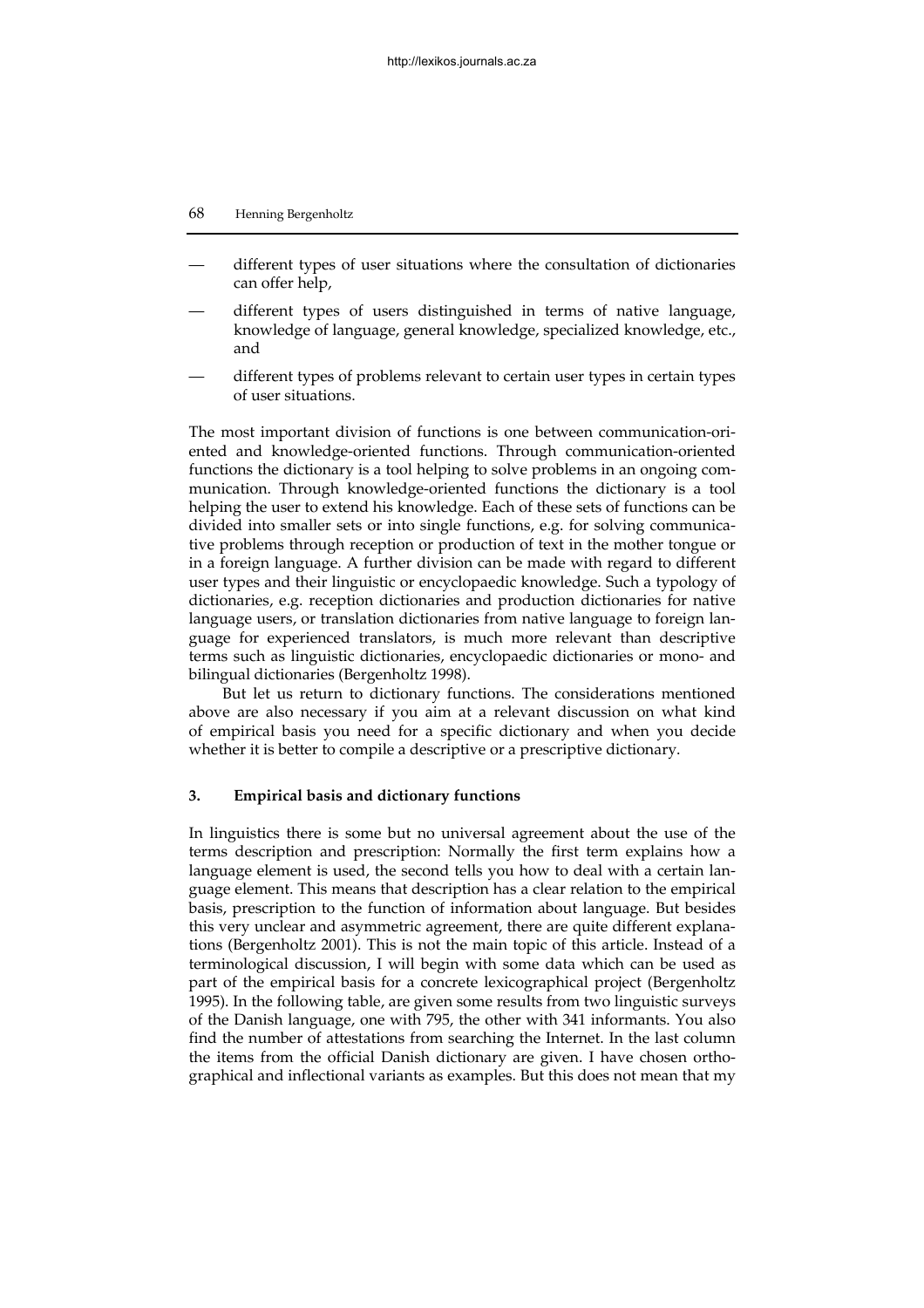**linguistic survey Google official variant**  lin**i**e *(line)* 231 68.0% 102,886 71.2% lin**j**e *(line)* 109 32.0% 41,572 28.8% + lu**dd**er *(prostitute)* 56 16.6% 233 5.8% + lu**d**er *(prostitute)* 281 83.4% 3,793 94.2% + frå**ds**e *(gorge)* 217 66.2% 412 95.2% frå**s**e *(gorge)* 111 33.8% 21 4.8% + kraftvarmeværk *(combined power and heating plant station)* 284 85.0% 5,495 98.3% kraftvarm**e-v**ærk 30 9.0% 90 1.6% kraf**t-v**armeværk 6 1.8% 2 0.04% kraft-varme-værk 14 4.2% 6 0.1% + alleen *(the avenue)* 166 20.9% 1,172 69.3% all**ée**n *(the avenue)* 594 74.7% 519 30.7% + both  $28$   $3.5\%$  $\frac{1}{7}$  0.9% grundliggende *(fundamental)* 249 31.3% 3,220 6.0% + grundl**æ**ggende *(fundamental)* 529 66.5% 50,200 94.0% + both 7 0.9%  $\frac{1}{6}$  0.8% vani**ll**e *(vanilla)* 138 40.8% 2,609 79.3% vani**lj**e *(vanilla)* 107 31.7% 381 11.6% + vanilie *(vanilla)* 193 27.5% 298 9.1%

arguments are about lexicographical problems regarding inflectional morphology and orthography only. The same arguments could be applied to all kinds of item types in all kinds of dictionary types.

# **Table 1**

In these cases, you have different orthographical variants. Sometimes the variants are used with a clear preference in the linguistic survey and in the Internet texts, e.g. variants *linie* contra *linje* (Eng. *line*) and *ludder* contra *luder* (Eng. *prostitute*). But even in such clear cases, you can see that the normative official Danish Language Council does not decide according to real use: The frequent variant *linje* (Eng. *line*) was prohibited in November 2001, but the infrequent form *ludder* (Eng. *prostitute*) is still allowed. This tendency is especially clear from the very frequent, but prohibited orthographical variant with -d- in *frådse* (Eng. *gorge*) and also from the variant without hyphens *kraftvarmeværk* (Eng. *combined power and heating plant station*). In other cases, you see that the informants decided in a way which differs from the real use in texts, e.g. the variant with or without an accent *alléen* contra *alleen* (Eng. *the avenue*), and with -æ- or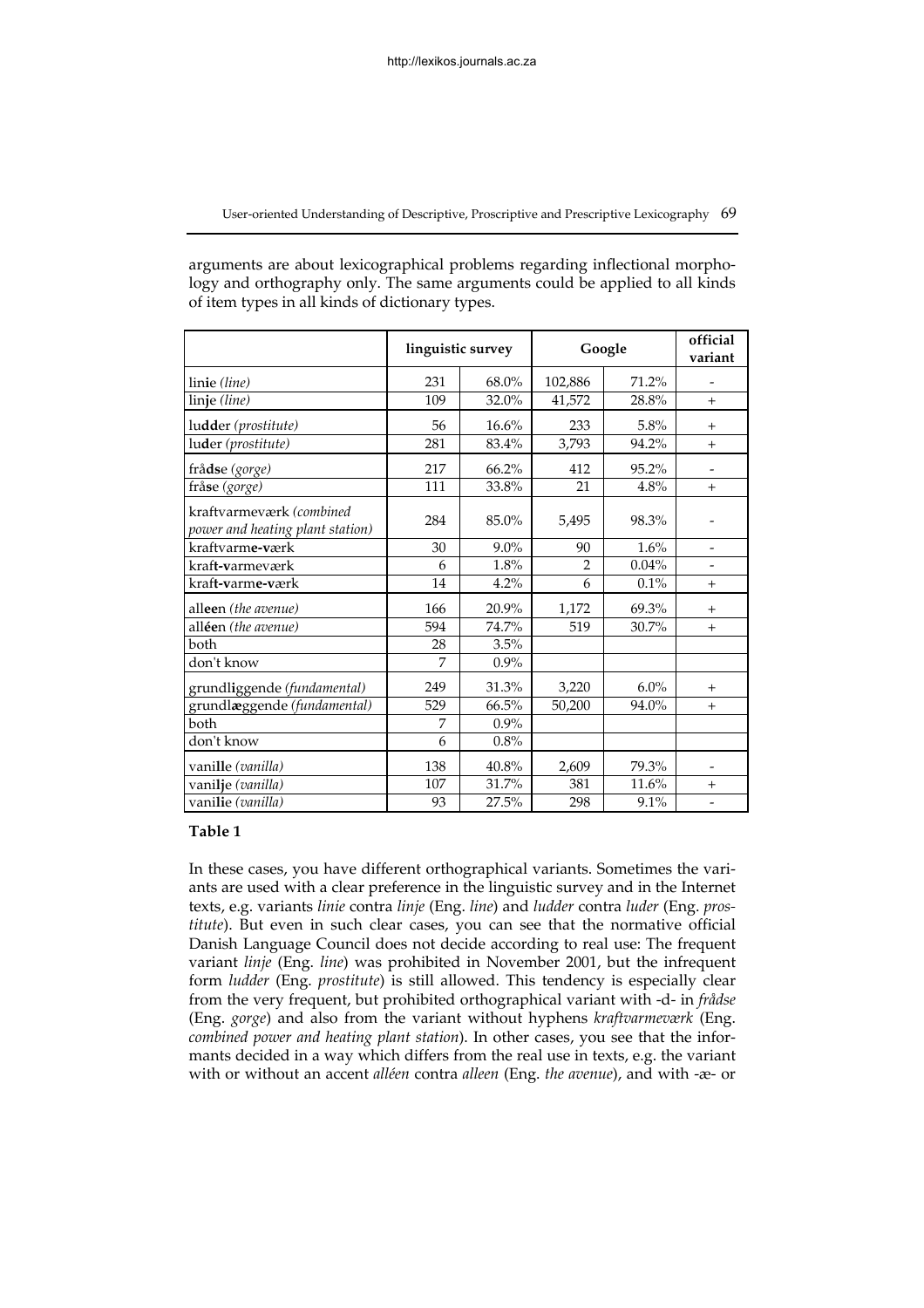-i- in *grundlæggende* contra *grundliggende* (Eng. *fundamental*). In all these cases, both variants are allowed by the Danish Language Council. And finally you find differences between the answers in the linguistic survey and the real use in texts as shown by the three variants for Eng. *vanilla*, but only one of these variants is allowed by the Danish Language Council. These Language Council decisions are quite variable, in that they change with every new edition of the official dictionary. The Danish Language Council published a new edition in 1996 with quite a number of changes and another in 2001 with even more changes, e.g. from one form to another: *frådse* → *fråse* (Eng. *gorge*), *kraftvarmeværk* → *kraft-varme-værk* (Eng. *combined power and heating plant station*), or from two variants to only one: *linie* or *linje*  $\rightarrow$  *linje* (Eng. *line*), or from one variant to two: *for resten*  $\rightarrow$  *for resten* or *forresten* (Eng. *incidentally*). This is in contrast with the English-speaking world which does not have such normative traditions.

At least two interesting points can be made with regard to these variants: (a) It is not very clear whether we can call the decisions made by the Danish Language Council prescriptive, because very often they are quite liberal and allow for two or more variants, even if one of these variants is quite infrequent. (b) There is almost no general public discussion pro or contra these decisions, although every pupil, student or government employee is legally bound to use only the allowed orthographical variants.

The same situation applies to the inflection of verbs, nouns and adjectives. In the following, you see a verb with a clear preference for one inflectional variant (*vejledte*, Eng. *instructed*), but the infrequent variant is also allowed together with the frequent one. In the last case, you will find a preference in the linguistic survey for the very frequent variant with the inflection *-det* for singular definite (*postbudet*, Eng. *the postman*), but this variant is prohibited by the Danish Language Council.

|                                 | linguistic survey |         | Google |         | official<br>variant |
|---------------------------------|-------------------|---------|--------|---------|---------------------|
| vejledede ( <i>instructed</i> ) | 73                | $9.2\%$ | 41     | $9.9\%$ |                     |
| vejledte (instructed)           | 710               | 89.3%   | 373    | 90.1%   |                     |
| both                            | 6                 | 0.8%    |        |         |                     |
| don't know                      | 6                 | 0.8%    |        |         |                     |
| postbuddet (the postman)        | 96                | 28.2%   | 69     | 6.5%    |                     |
| postbudet (the postman)         | 244               | 71.8%   | 1,434  | 93.5%   |                     |

#### **Table 2**

#### **4. Description**

Collecting and using such data from a linguistic survey and from a text investigation in practical lexicographical work is normally called descriptive lexicography. It can be description, but it need not be. And although the lexico-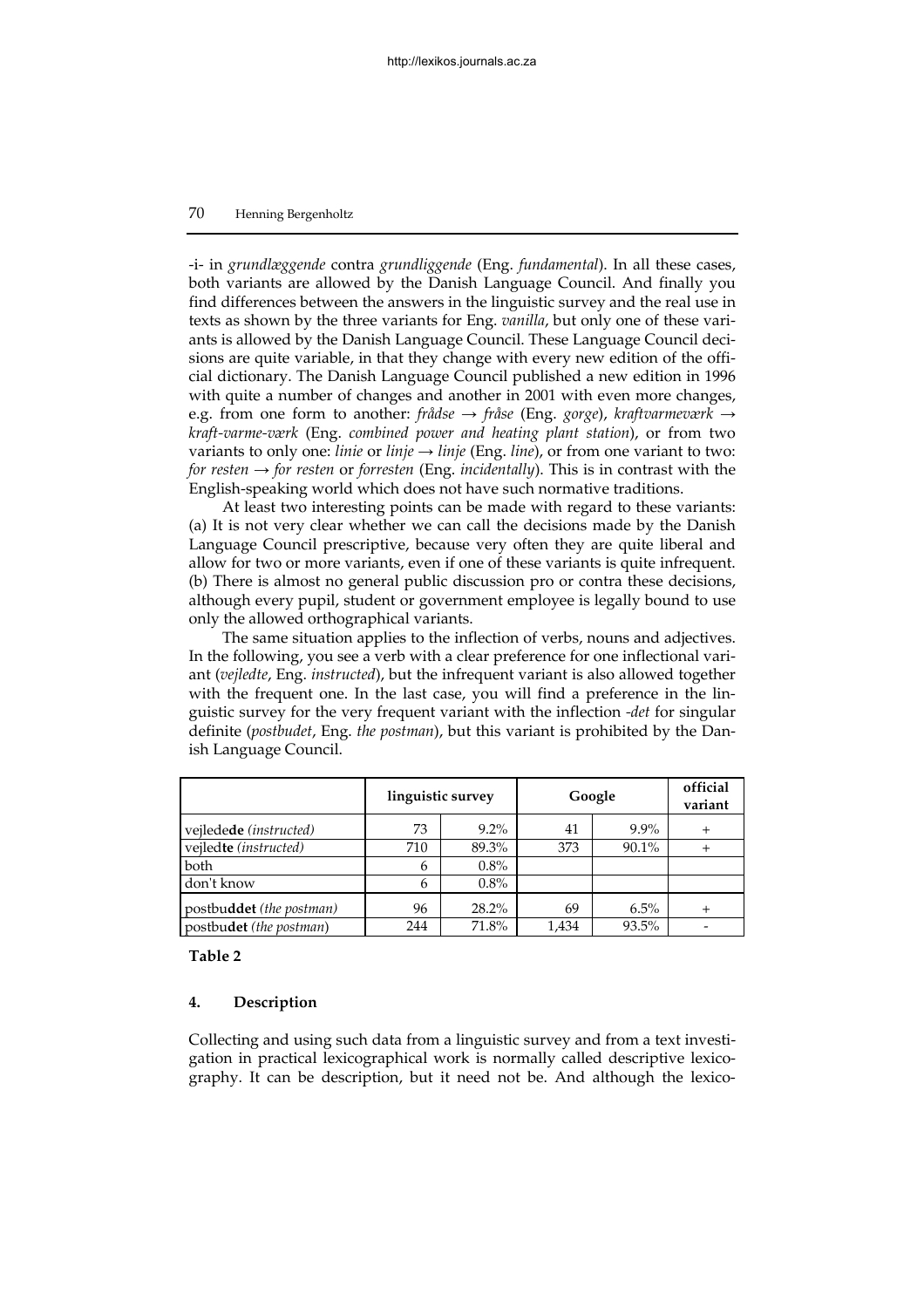graphical results can be called description, this is not exact. You have to distinguish between different ways and different extents of description. It depends on the empirical basis and its use:

- (a) introspection,
- (b) analysis of a linguistic survey,
- (c) involvement of descriptions in existing dictionaries, grammars, monographs, articles, etc.,
- (d) analysis of a number of examples which have been randomly chosen from random texts (corresponding with the practice of dictionary making before the age of computers),
- (e) analysis of a specifically constructed text corpus, and
- (f) analysis of usage found in texts in the examined language in all available web-sites on the Internet.

These possibilities for an empirical basis can be used in different ways and to different extents. In order to deal with these possibilities, we need suitable terms. They are necessary for drawing a distinction between different kinds of lexicographical work:

**open description** if the outside matter informs about the empirical basis, or **hidden description** if the outside matter does not inform about the empirical basis.

Most dictionaries do not exactly inform about the used empirical basis, therefore they use a hidden description. It is possible that a good part of the dictionary users do not read the outside matter. But interested users, especially critical ones and also linguists, really need an open description. Only then is it possible for them in difficult cases to compare the items with their own considerations, particularly if they encounter the lexicographical treatment of variants. As part of an open description the lexicographer has to explain what kind of description he has used, be it his own competence as an empirical basis, or also the investigation of a text corpus etc.:

**total description** using a combination of description possibilities (a), (b), (c), (d), (e) and (f), or

**partial description** using only some of the possibilities for description.

You do not often find that all possibilities have been used. The *American Heritage Dictionary* and the *Danske Netordbog* are two of the few examples based on a linguistic survey. (For a theoretical discussion of user survey methods and the representation in dictionaries see Andersen and Bergenholtz 2001.) In the following dictionary articles (see (1)–(10) below), a partial description is given by using possibilities (a), (b), (c) and (f) as empirical basis.

A description, either total or partial, can be given in different ways, depending on the quality of the used empirical basis: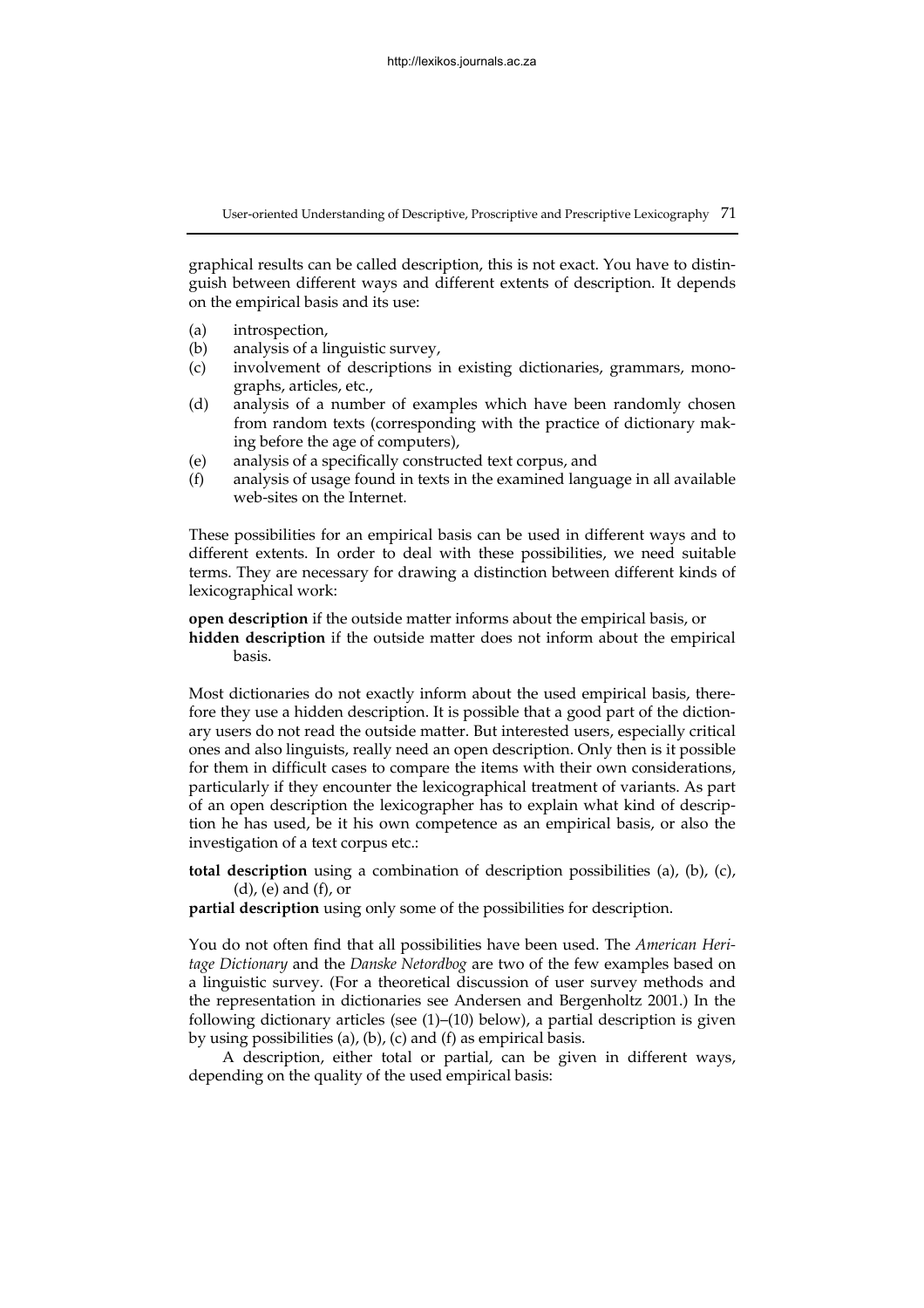- **strong description** if the items are given after an analysis of a broad empirical basis, e.g. for description possibility (b) a representative sample, or for description (e) an exemplary corpus (a large and broad text corpus), or
- **weak description** if the items are given after an analysis of a narrow empirical basis, e.g. for description possibility (b) a non-representative sample, or for (e) a small corpus, or if the items are given without any kind of references to a broad empirical basis.

All the following dictionary articles are based on a broad empirical basis, but only articles (1)–(9) can be considered as strongly descriptive; the remainder (10)–(12) would be found in a weakly descriptive dictionary. But there are differences between  $(1)$ – $(9)$ , which can be called different gradations of descriptivity.

As a last differentiation, a distinction must be made between the exclusion of parts of the empirical results or the inclusion of all the empirical results:

- **explicit description** if all results from every part of the empirical basis are part of the dictionary, also from description possibility (c) obsolete words or meanings, or from description possibility (e) mistakes, or
- **implicit description** if only results from description possibilities (d), (e) or (f) are part of the dictionary, e.g. mistakes are not included as items in the dictionary.

Most dictionaries include some of the more infrequent words or meanings, but normally they do not include mistakes. In both cases such an inclusion could be an advantage for the user who wants to know whether he should or should not use a certain word, word combination or meaning. It could also be advantageous for the user situation, if the user has a text reception problem with an older or a rare word or a misused word, e.g. a frequent spelling mistake.

In dictionary articles (1)–(12) you find different examples, all the result of descriptive lexicographical work, but in quite different ways, depending on the kind of descriptiveness. In dictionary articles (1)–(3) you have descriptive information about the inflection of *vejlede* (Eng. *instruct*), all arranged with the infinitive as lemma, followed by the present, the preterite and the past tense:

- (1) **vejlede** verb 〈-r, vejledte (710 attestations, 373 informants) or -de (73 attestations and 41 informants),  $\ldots$ ) The Danish Language Council allows all inflections mentioned.
- (2) **vejlede** verb 〈-r, vejledte (89%) or -de (11%); similarly the informants (90% and 10% respectively), ...  $\rangle$ The Danish Language Council allows all inflections mentioned.
- (3) **vejlede** verb 〈-r, vejledte (frequent) or -de (rare), vejledt (frequent) or -t (rare); most informants also chose *vejledte* and *vejledt*, ... 〉 The Danish Language Council allows all inflections mentioned.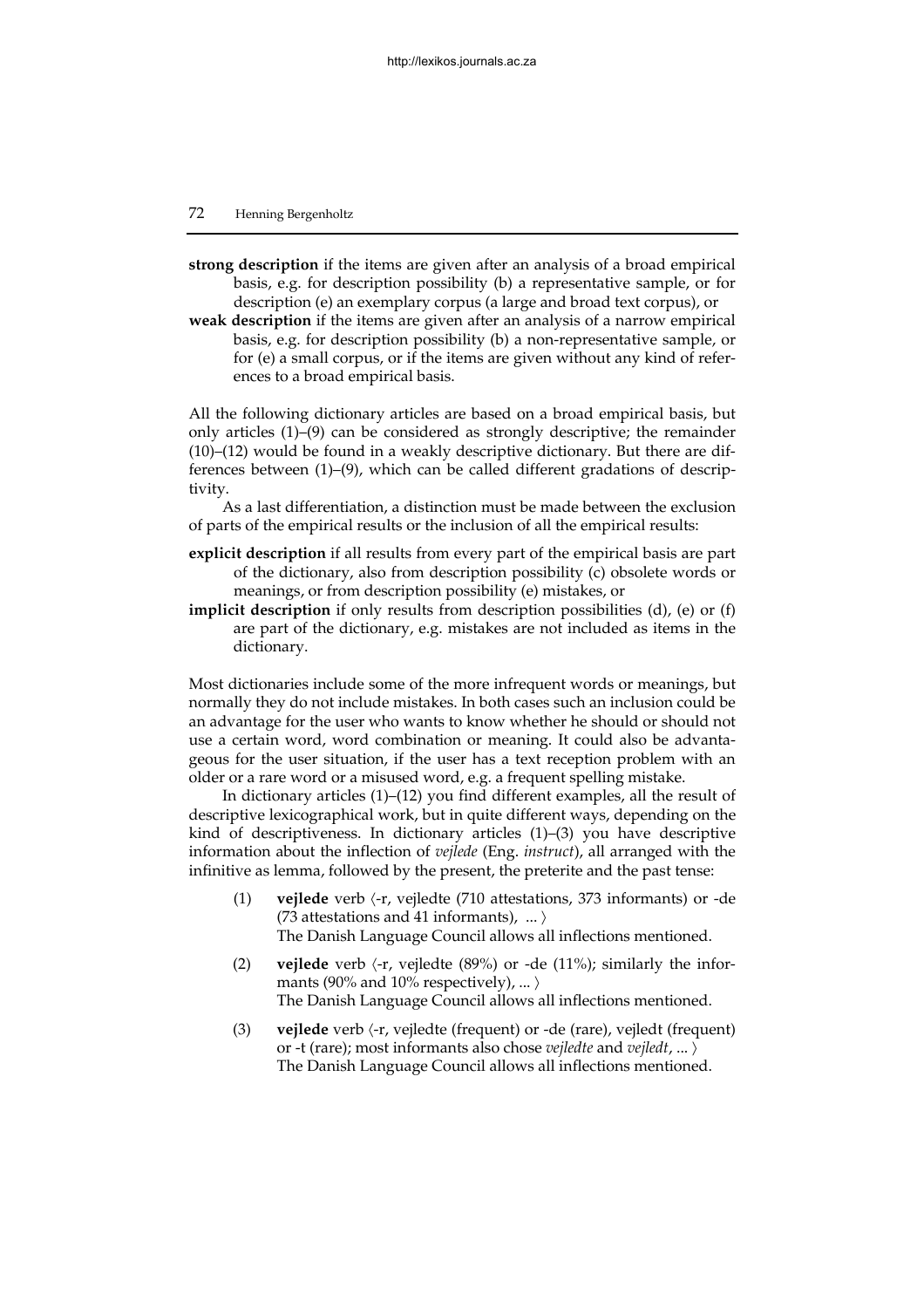Using the same kind of differentiation, the lexicographer can prepare dictionary articles, all descriptive but quite different from each other, depending on the type of lexicographical method used to present the descriptive results. For *kraftvarmeværk* (Eng. *combined power and heating plant station*) you have the same inflection, but different variants with or without hyphens:

- (4) **kraftvarmeværk** noun 〈et; -et, -er, -erne〉 (...) This spelling without a hyphen is the usual variant (5,495 attestations), besides 90 for *kraftvarme-værk*, 2 for *kraft-varmeværk*, 6 for *kraft-varme-værk*, similarly the choice of the informants with 284 votes for *kraftvarmeværk* and 30, 6 and 14 informants respectively for the variants with a hyphen or hyphens. The Danish Language Council allows only the spelling with two hyphens: *kraft-varmeværk*.
- (5) **kraftvarme-værk** → kraftvarmeværk
- (6) **kraft-varmeværk** → kraftvarmeværk
- (7) **kraft-varme-værk** → kraftvarmeværk
- (8) **kraftvarmeværk** noun 〈et; -et, -er, -erne〉 (...) This spelling is the most frequent (98%), only between 2% and 0.04% for *kraftvarme-værk*, *kraft-varmeværk* and *kraft-varme-værk*, similarly the informants voted with 85% for *kraftvarmeværk* and 9% for *kraftvarme-værk*, 2% for *kraft-varmeværk* and 4% for *kraft-varmeværk*. The Danish Language Council allows only the spelling with two hyphens: *kraft-varme-værk*.
- (9) **kraftvarmeværk** noun 〈et; -et, -er, -erne〉 (...) This spelling is the most frequent and is also the preferred informant choice. Other spelling variants with one hyphen are rare and with two hyphens very rare. The Danish Language Council allows only the spelling with two hyphens: *kraft-varme-værk.*

The following dictionary articles are also descriptive, but they are examples of a weak description where the lexicographer did not have a broad empirical basis, or did not use the results from such an investigation in the descriptive representation of dictionary articles (10)–(12) for *vejlede* (Eng. *instruct*) and *kraftvarmeværk* (Eng. *combined power and heating plant station*):

- (10) **vejlede** verb 〈-r, vejledte/vejledede, vejledt/-t, ... 〉 The Danish Language Council allows all inflections mentioned.
- (11) **vejlede** verb 〈-r, vejledte/-de, vejledt/-t〉
- (12) **kraftvarmeværk** or **kraft-varmeværk** or **kraftvarme-værk** or **kraft-varme-værk** noun 〈et; -et, -er, -erne〉

Let us try to look at these dictionary articles from the viewpoint of an imagi-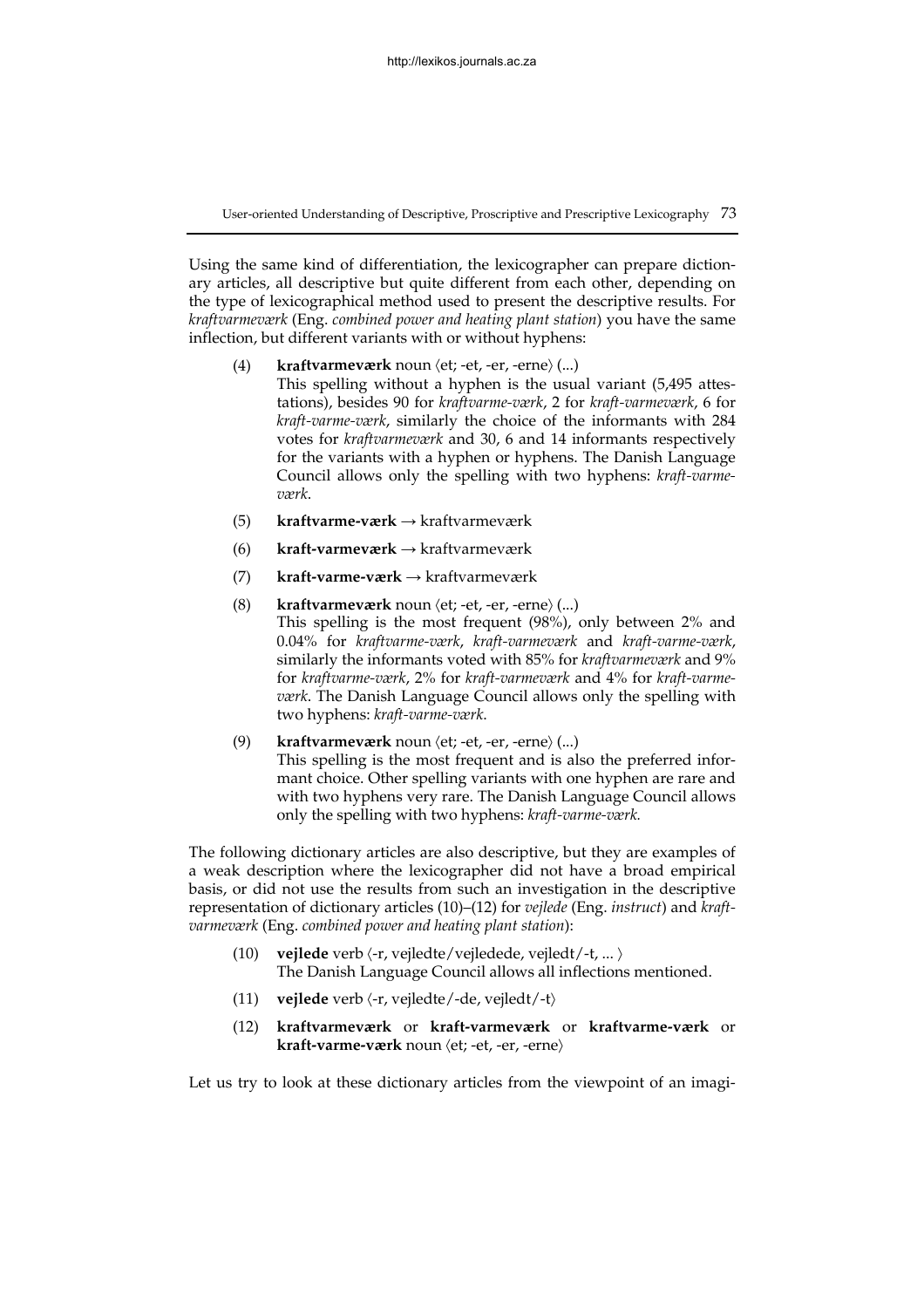nary user. He is a teacher of Danish at a secondary school, and his name is Oskar. Oskar's knowledge of and interest in Danish is on a high level. If he wants to know more about variation in Danish inflectional morphology and orthography, the strongly descriptive dictionary articles  $(1)$ ,  $(2)$  and  $(8)$  and  $(9)$  are very informative; the remaining less strongly and especially the weakly descriptive articles are not relevant for the knowledge-oriented function of a dictionary. If Oskar instead is in doubt about the choice of variants when he encounters text production problems, he will probably choose *vejledte* and *kraftvarmeværk* from dictionary articles (1)–(9), because he wants to follow the normal language usage. But perhaps he will not make his choice from dictionary articles (4)–(9), because he wants to follow the Danish Language Council. The weakly descriptive dictionary articles (11) and (12) are not helpful at all when making a choice of a variant. They only inform Oskar to make the choice himself.

#### **5. Prescription**

In the Scandinavian countries, you find some preference for descriptive lexicography, but the normal practice is to be more prescriptive, which is also advocated by some metalexicographers. In the USA, you can even find supporters of a purely leave-the-language-alone approach:

 It is not the function of a dictionary-maker to tell you how to speak, any more than it is the function of the mapmaker to move rivers or rearrange mountains or fill in lakes. (Urdang 2000: 37)

Neither in specialised lexicography nor in countries like Iceland will it be possible to find many supporters of this approach. The tradition in Africa, e.g. regarding Swahili, but also regarding many other languages, tends towards prescriptive lexicography. As to prescription you have at least the following three possibilities:

- (a) a specific linguistic variant is explicitly prohibited,
- (b) one or more linguistic variants are explicitly prescribed, thus prohibiting all other non-mentioned variants, and
- (c) a specific linguistic variant is explicitly prescribed (as opposed to prescription (b) this involves a new word, new spelling, new pronunciation, new inflection or neologism).

All these possibilities are not used in every dictionary article. For other articles you have the same possibilities using the empirical basis for description mentioned above. A prescriptive dictionary contains prescriptive dictionary articles, but can also contain articles similar to those in e.g. weakly descriptive dictionaries. The point is the user cannot know which article corresponds with language usage and which does not. Therefore it will make no sense to say that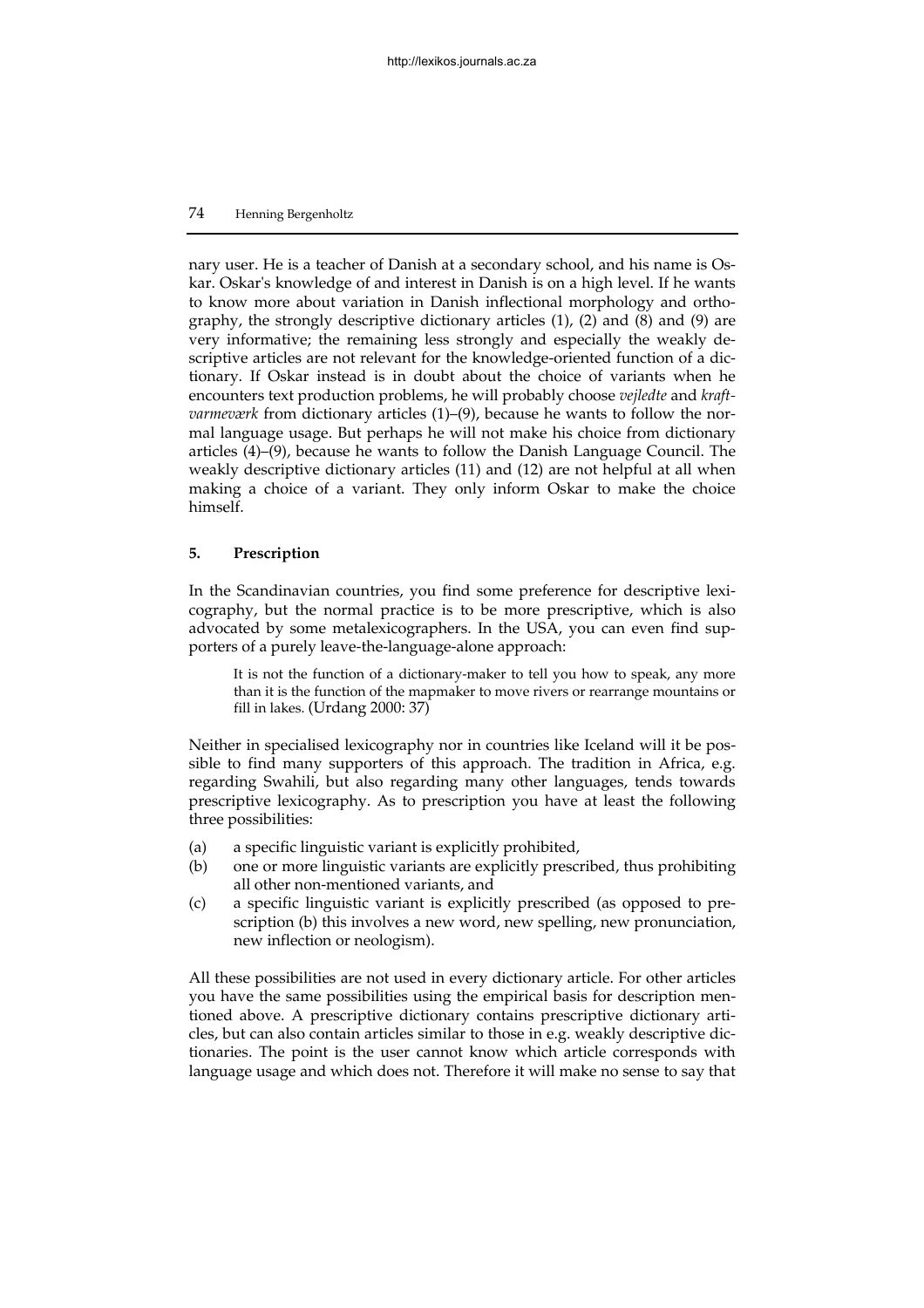some of the articles are descriptive and some prescriptive.<sup>2</sup> Here you may similarly to the proposals for description — distinguish between different lexicographical labelling techniques:

- **open prescription** if the outside matter informs about its intention to influence and in the end change the language use up to now, or
- **hidden prescription** if the outside matter does not inform about its intention to influence and change the language use up to now.

In a prescriptive dictionary, the method of a hidden prescription is a way to seduce the user if the outer text does not inform about the intention of the prescription. Therefore only an open prescription should be the practice in scientifically based dictionaries.

In the next distinction, the dictionary user is not given such clear advice or instruction, for it depends on the function of the dictionary:

**total prescription** using a combination of prescription possibilities (a), (b) and (c), or

**partial prescription** using only one or two of the possibilities for prescription.

The term partial prescription will also be used if a dictionary is only prescriptive according to one or only some of the item types, e.g. only by orthographical items. But here you have a clear classification. This is not the case concerning the following terms with a typological division:

- **strong prescription** if dictionary articles have items that prohibit and only allow certain variants in cases with a clear difference from the normal language use, or
- **weak prescription** if dictionary articles have items that prohibit and only allow certain variants in cases with some but not very clear differences from the normal language use.

With such a typological division you might have had more gradations such as very strongly prescriptive, strongly prescriptive, quite prescriptive, weakly prescriptive and very weakly prescriptive. Here a very simple division with an extreme prescription has been chosen in order to designate it as strong prescription. In this sense dictionary articles (13), (14) and (16) are strongly prescriptive. The prohibited variant has a frequency of more than 95%, or the only allowed variant has a frequency of less than 5%. In dictionary articles (15) and (17), you have a weak prescription, because the prohibited variant is less frequent than 95%, or the only allowed variant is more frequent than 5%.

The terms explicit and implicit are not used in the same way as for description. This is necessary, because you have quite another intention with giving advice or instruction to the dictionary user:

**explicit prescription** if one variant is explicitly allowed and another is explic-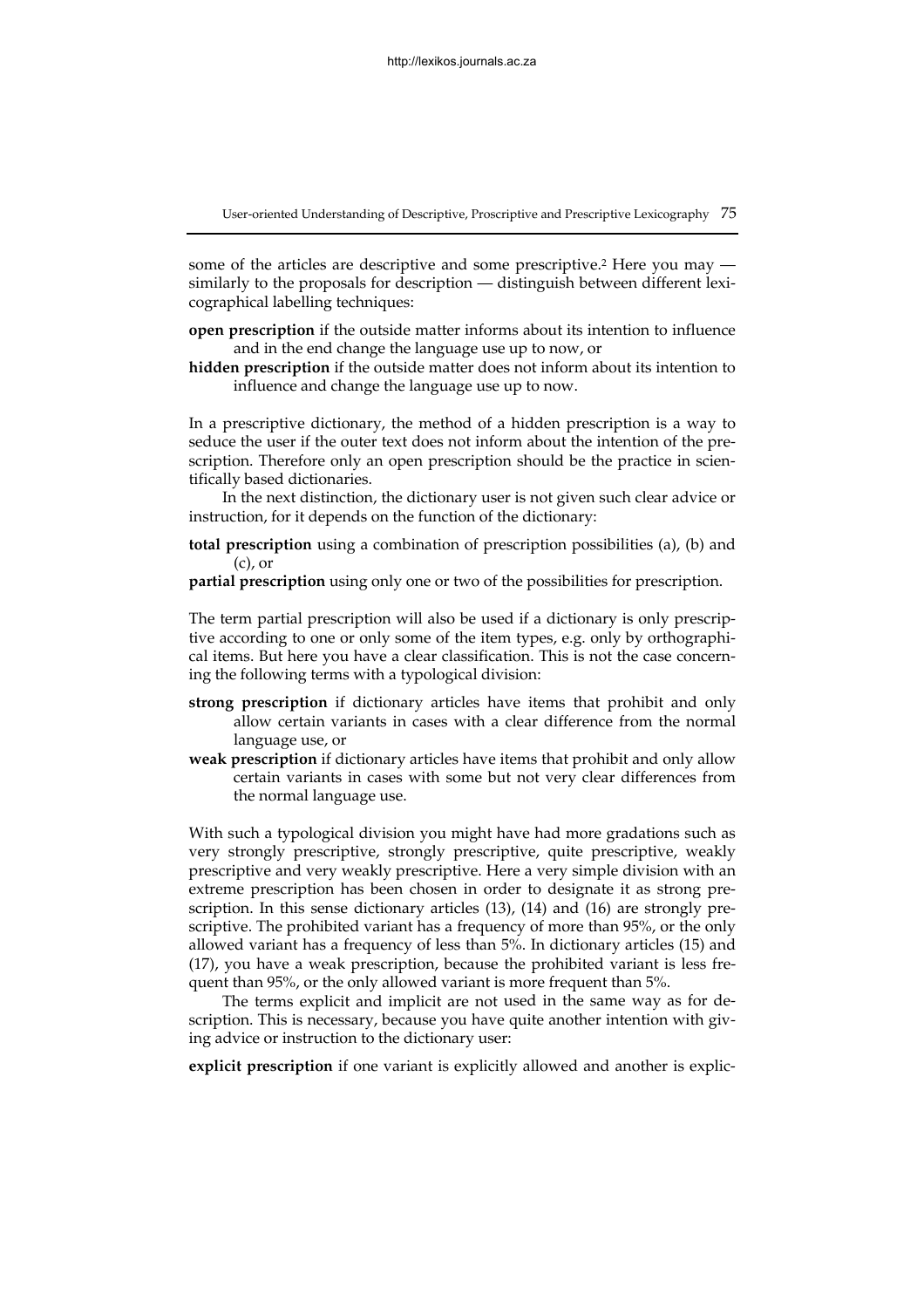itly prohibited, or

**implicit prescription** if one variant is an item and therefore allowed and all other not mentioned variant implicitly prohibited.

The inflection for preterite *vejledte* (Eng. *instructed*) is not allowed in dictionaries with dictionary articles (13), (14) and (16), but this variant is the frequent one (90%), similarly the prohibited *kraftvarmeværk* (Eng. *combined power and heating plant station*). On the other hand, *vejlod* (Eng. *instructed)* and *kraft-varmeværk* (Eng. *combined power and heating plant station*) are not used in written Danish texts. But this presentation is possible in prescriptive dictionaries, so they may differ from real language usage:

- (13) **vejlede** verb  $\langle$ -r, de, -t; not allowed: vejledte, vejledt $\rangle$
- (14) **vejlede** verb 〈-r, vejlod, vejledt; not allowed: vejledte/vejledede, vejledt/vejledet〉
- (15) **kraft-varme-værk** noun 〈et; -et, -er, -erne〉 Other spellings without or with only one hyphen are not allowed: *kraftvarmeværk, kraftvarme-værk, kraft-varmeværk*

Dictionary articles (13)–(15) are explicitly prescriptive, (16)–(17) implicitly prescriptive.

- (16) **vejlede** verb 〈-r, de, -t〉
- (17) **kraft-varme-værk** noun 〈et; -et, -er, -erne〉

When Oskar, our secondary school teacher, is not certain about the choice of variants to solve his text production problems, dictionary articles (13)–(17) would suit him well. These articles would of course not appear in the same, but in different dictionaries, and would give different answers. But if Oskar knows that the dictionary he consults is prescriptive with some items different from normal language use, he will find what he wants: clear advice for text production problems. If Oskar chooses such a dictionary for reception problems, it is quite useful too. In dictionary articles (13)–(16), he will find orthographical and inflectional variants and from there arrive at the correct lemma, and in addition will find some hints about the quality of the texts he reads. He will then find that the texts are faulty because they often use prohibited variants. About knowledge-oriented functions, he will not obtain much information, only about the decisions of the dictionary makers. From the dictionary articles at least he cannot learn why one variant is prohibited or why another one is preferred.

#### **6. Proscription**

With regard to proscription, you have the same possibilities for the empirical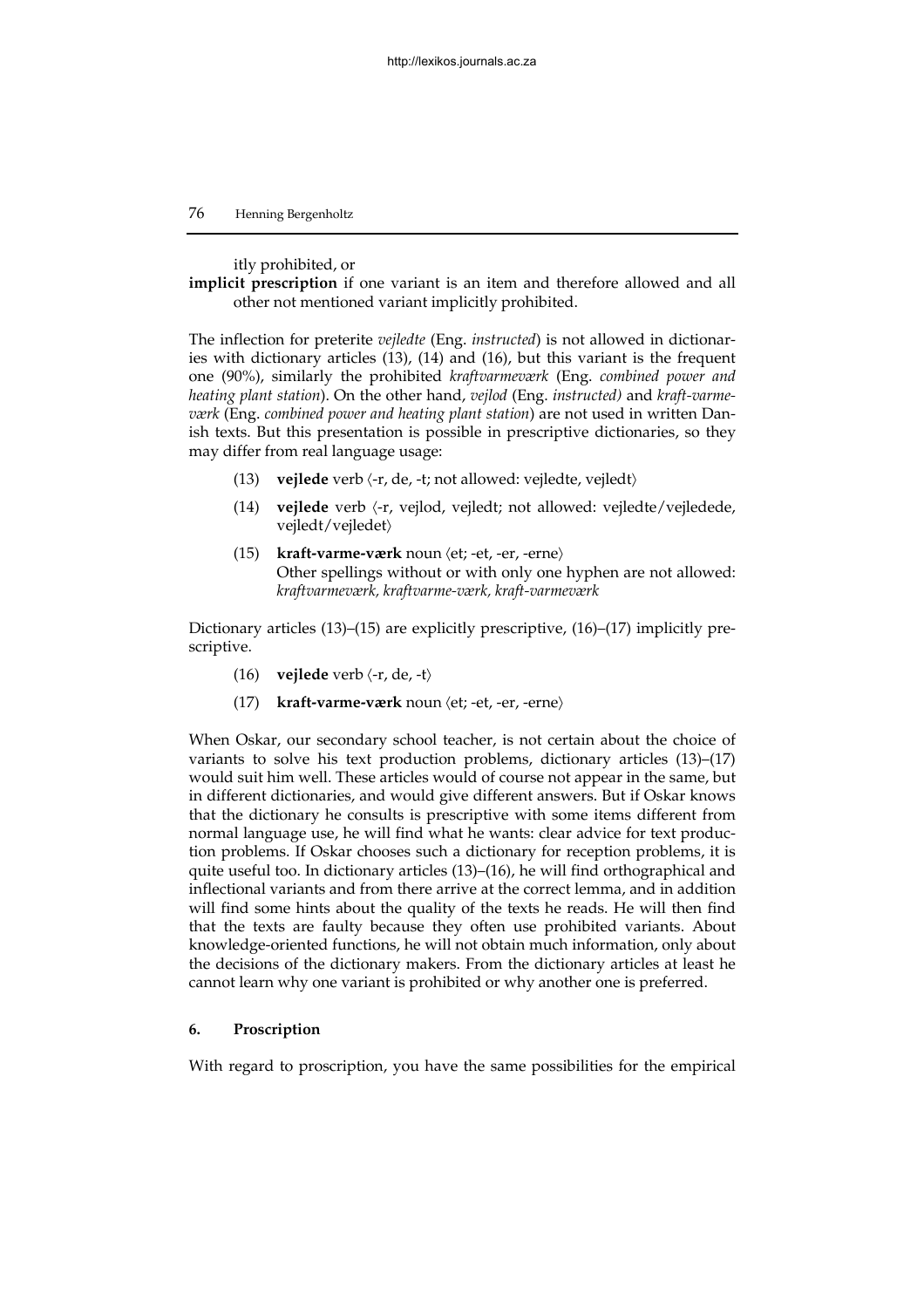basis as with description:

- (a) introspection,
- (b) analysis of a linguistic survey,
- (c) involvement of descriptions in existing dictionaries, grammars, monographs, articles, etc.,
- (d) analysis of a number of examples which have been randomly chosen from random texts (corresponding with the practice of dictionary making before the age of computers),
- (e) analysis of a specifically constructed text corpus, and
- (f) analysis of usage found in texts in the examined language in all available web-sites on the Internet.

If a lexicographer chooses to be proscriptive, the way he deals with the results of the empirical analysis differs from that of being descriptive. The lexicographer does not stop after having informed the user about language use, he also wants to tell the user which variant he should choose if there is more than one possibility. This lexicographical method of presentation can be called **proscription**, 3 in practice it is a selective description. Unlike description where every single case is invented individually and described on its own, proscription throughout compares similar cases systematically and makes the same decisions in each case. Proscription does not include all elements from the empirical basis in the dictionary items. The terminological differentiation is similar to that of description:

- **open proscription** if the outside matter informs about the used empirical basis, or
- **hidden proscription** if the outside matter does not inform about the used empirical basis;
- **total proscription** using a combination of proscription possibilities (a), (b), (c), (d), (e) and (f), or
- **partial proscription** using only some of the possibilities for proscription;
- **strong proscription** if the items are given after an analysis of a broad empirical basis, or
- **weak proscription** if the items are given after an analysis of a narrow empirical basis, or if the items are given without any kind of references to a broad empirical basis; and
- **exact proscription** if only one variant is recommended; other variants can be mentioned, or
- **not exact proscription** if more than one variant is recommended; other variants can be mentioned.

In the following dictionary articles, you have exact proscription in (18) and (19) and not exact proscription in (20)–(22) (the examples are the same: *vejlede* (Eng.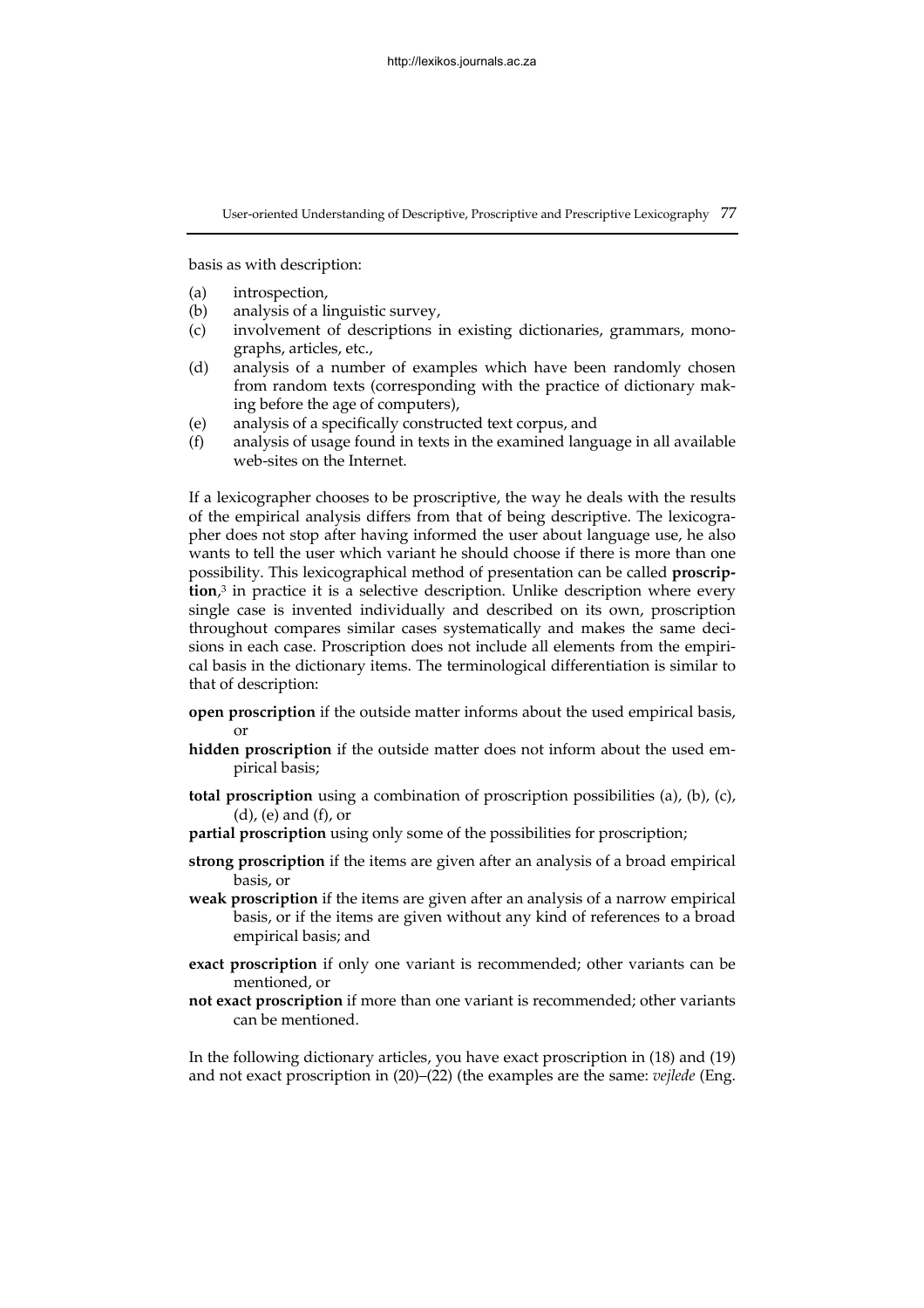*instruct*), *kraftvarmeværk* (Eng. *combined power and heating plant station*)):

- (18) **vejlede** verb 〈-r, vejledte, -t〉 The Danish Language Council allows only preterite and past tense *vejledede* and *vejledt*, inflections which are not very frequent.
- (19) **kraftvarmeværk** noun 〈et; -et, -er, -erne〉 Other spellings with hyphens are possible: *kraft-varmeværk* or *kraftvarme-værk*. They are not recommended. They are quite rare in language use, e.g. by special field experts. The Danish Language Council allows only the spelling with two hyphens: *kraft-varmeværk.*
- (20) **vejlede** verb 〈-r, vejledte, -t〉
- (21) **kraftvarmeværk** noun 〈et; -et, -er, -erne〉
- (22) **vejlede** verb  $\langle$ -r; -de or vejledte; -t or vejledt $\rangle$

If Oskar, our secondary school teacher, encounters text production problems, he could use the dictionary. He might be uncertain about the choice of variant but he gets clear advice in dictionary articles (18) and (19). Contrary to prescriptive dictionary articles, he is advised about language use similar to the normal language use in society. This advice is less clear in the not exactly proscriptive article (22). About knowledge-oriented functions he gets some information, especially in the exactly proscriptive dictionary articles (18) and (19).

# **7. Descriptive, prescriptive and proscriptive dictionaries**

In the discussion between Peter and Dr. Claes, Peter had one question more which can only now be addressed at the end of this article:

- **Peter:** It is easy to understand why my aunt makes cakes. She likes it, and people like to visit her and eat her cakes. It doesn't take too long to prepare a cake, but I think it takes many weeks, perhaps more than a year to prepare a dictionary. Are dictionaries really so important that they are worth working on for so long and so hard? What I mean is: what are dictionaries made for?
- **Dr. Claes:** Well listen: dictionaries are tools. There are a lot of tools. You need a knife if you want to cut a twig from a tree. You need glasses, if your eyes are not good enough. You need a dictionary if you don't know something about a word or a thing, that is, if you don't know what a word means, or how a certain word is used. For these different purposes you have different dictionaries. But sometimes you can use one and the same dictionary for different purposes. It is like some knives which have blades for cutting and a corkscrew for pulling the cork out of a bottle.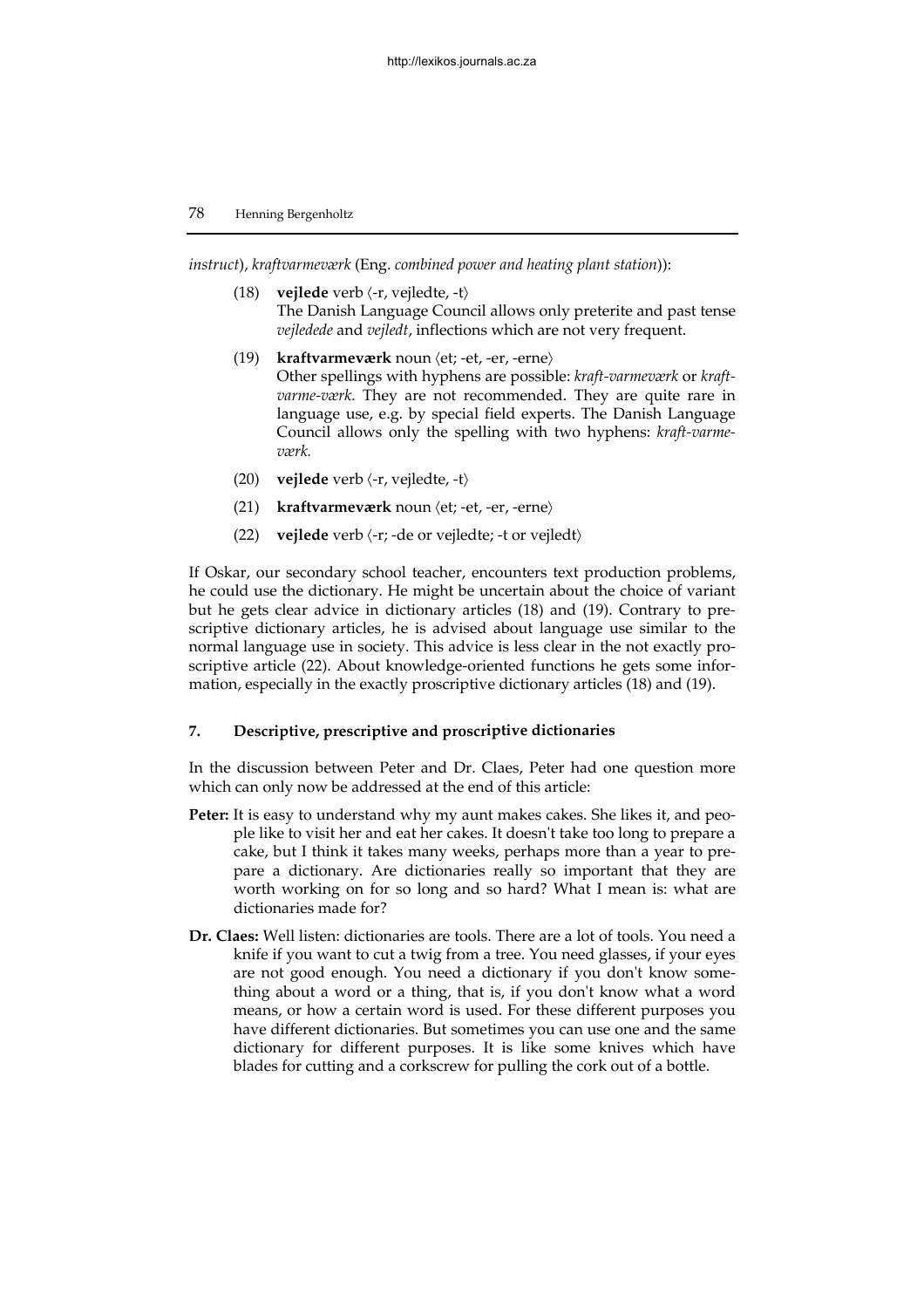According to the function of the different kinds of descriptive, prescriptive and proscriptive dictionaries, this can be explained in the following summary:

- **Strongly descriptive dictionaries** are well suited for knowledge-oriented functions, but also for communication-oriented function reception. They cannot easily be used for text production functions, because they often do not give clear advice, but a lot of confusing information.
- **Weakly and not exactly descriptive dictionaries** are not well suited for any communication- and knowledge-oriented functions.
- Exactly the same can be said about **weakly and not exactly proscriptive dictionaries:** they are not well suited for any communication- and knowledge-oriented functions.
- **Exactly proscriptive dictionaries** are well suited for all kinds of communication-oriented functions in text production.
- **Strongly prescriptive dictionaries** are not well suited for any dictionary functions. It is a question of language policy whether the decision-makers in a language society decide to choose such a lexicographical solution.
- **Explicitly and weakly prescriptive dictionaries** can be well suited for text production in connection with specialised languages. They can be used successfully as part of national and international language politics. But for this function, proscriptive dictionaries are better suited, because they do not differ from current language usage.

A more consistent lexicographical terminology is described in the following table, where the labelling "+  $-$ " in the last row means that the analysis of an empirical basis can, but might not have taken place, and that in some articles there are differences between the items and the normal language use, but perhaps not always (although the user cannot know):

|                         | empirical basis | accordance with<br>empirical basis | intention to<br>influence the user |
|-------------------------|-----------------|------------------------------------|------------------------------------|
| descriptive dictionary  |                 |                                    |                                    |
| proscriptive dictionary |                 |                                    |                                    |
| prescriptive dictionary |                 |                                    |                                    |

#### **Table 3**

# **Endnotes**

1. Modern functional lexicographical theory is quite different from old-fashioned theory, e.g. cf. Wiegand (2001). Such theories are primarily based on the outer type of dictionary, not on the user and the use of dictionaries.